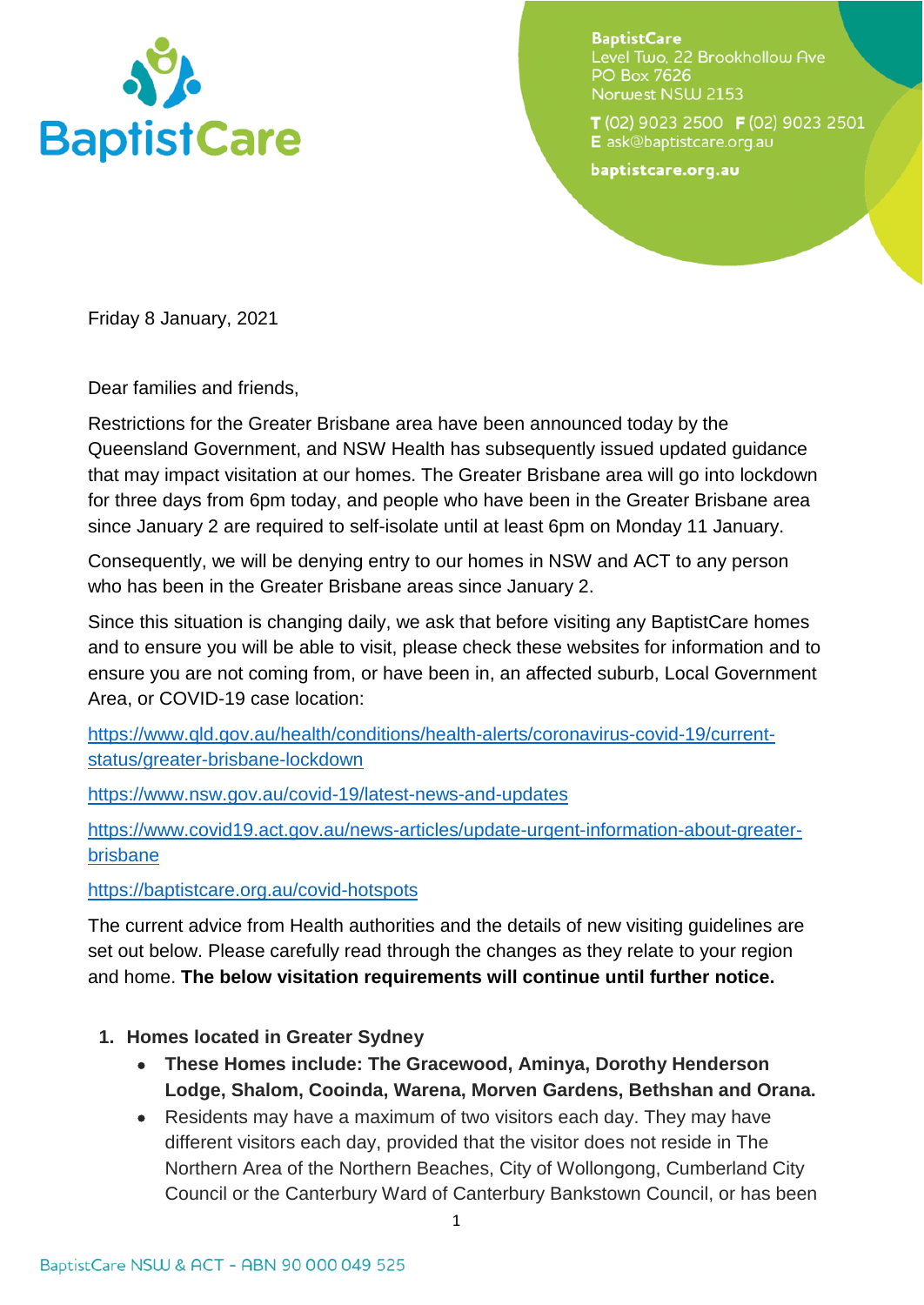

**BaptistCare** Level Two, 22 Brookhollow Ave **PO Box 7626** Norwest NSW 2153

 $T(02)$  9023 2500  $F(02)$  9023 2501 E ask@baptistcare.org.au

baptistcare.org.au

in the Greater Brisbane area since January 2, which comprises these five Local Government Areas (LGAs): Brisbane City Council, Redland City Council, Ipswich City Council, Moreton Bay Regional Council and Logan City Council.

- All visitors must wear a surgical mask.
- Visitors must pass all the screening questions before a visit can proceed.
- Those who have a fever or symptoms of COVID-19 will not be permitted to visit.
- Those who have visited the latest COVID-19 locations in NSW at the times and dates listed, excluding the monitor for symptoms list, will not be permitted to visit. It is a requirement that you review the Case Locations before you travel to the home: [www.nsw.gov.au/covid-19/latest-news-and-updates](http://www.nsw.gov.au/covid-19/latest-news-and-updates)
- Exceptional circumstance visits (end of life) can be arranged through your local Home.

## **2. Homes located in Regional NSW**

- **These Homes include: Warabrook Centre, Kularoo, George Forbes House, Niola Centre, Caloola Centre, Mid Richmond Centre and Maranoa Centre.**
- There is no cap on the number of visitors to these homes. Visitors who reside in the following areas will not be permitted entry: the Northern Area of the Northern Beaches, City of Wollongong, Cumberland City Council or the Canterbury Ward of Canterbury Bankstown Council, or anyone who has been in the Greater Brisbane area since January 2, which comprises these five Local Government Areas (LGAs): Brisbane City Council, Redland City Council, Ipswich City Council, Moreton Bay Regional Council and Logan City Council.
- All visitors must wear a surgical mask.
- Visitors must pass all the screening questions before a visit can proceed.
- Those who have a fever or symptoms of COVID-19 will not be permitted to visit.
- Those who have visited the latest COVID-19 locations in NSW at the times and dates listed, excluding the monitor for symptoms list, will not be permitted to visit. It is a requirement that you review the Case Locations before you travel to the home: [www.nsw.gov.au/covid-19/latest-news-and-updates](http://www.nsw.gov.au/covid-19/latest-news-and-updates)
- Exceptional circumstance visits (end of life) can be arranged through your local Home.